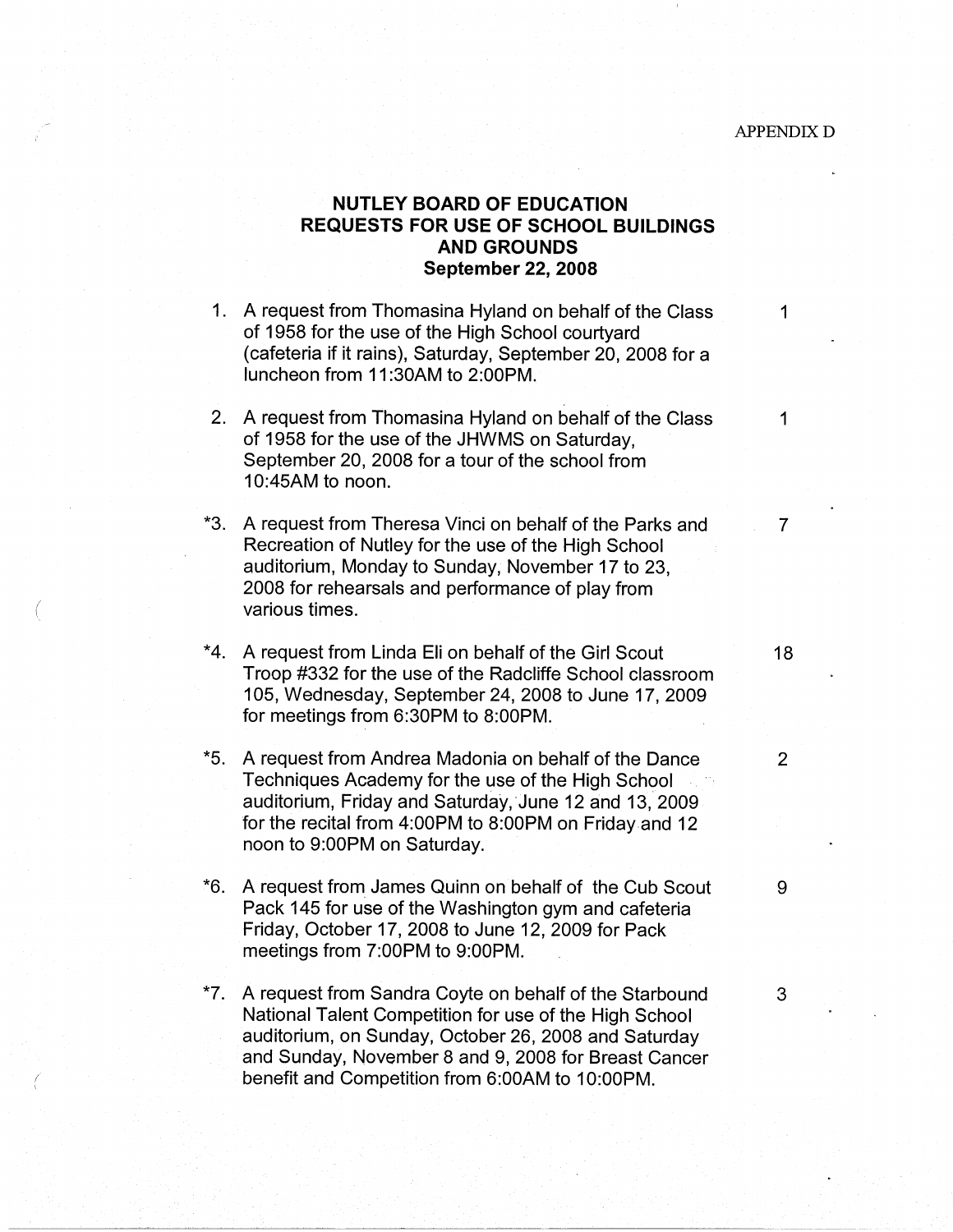| 8.     | A request from Carol Sullivan on behalf of the Brownie<br>Troop #762 for use of the Washington School<br>auditorium, on Monday, October 6, 2008 for a parent<br>meeting from 6:30PM to 7:30PM.                                 | $\mathbf{1}$ |  |
|--------|--------------------------------------------------------------------------------------------------------------------------------------------------------------------------------------------------------------------------------|--------------|--|
| *9.    | A request from Carol Sullivan on behalf of the Brownie<br>Troop #762 for use of the Washington School classroom<br>on Thursday, October 23, 2008 to June 11, 2009 for<br>meetings from 3:15PM to 4:30PM.                       | 13           |  |
| $*10.$ | A request from Rachel Huelbig on behalf of the Brownie<br>Troop #355 for use of the Spring Garden School art<br>room on Monday, September 29, 2008 to June 8, 2009<br>for meetings from 3:30PM to 4:45PM.                      | 16           |  |
| $*11.$ | A request from Mary Wilde on behalf of the Brownie<br>Troop #480 for use of the Spring Garden School<br>classroom on Monday, September 15, 2008 to June 1,<br>2009 for meetings from 3:15PM to 4:00PM.                         | 11           |  |
| 12.    | A request from Mayor Cocchiola on behalf of the<br>Township of Nutley for use of the JHWMS front steps,<br>restrooms on Friday, October 3, 2008 for Nutley Thriving<br>Survivors Breast Cancer Walk from 6:30PM to 9:30PM.     | 1            |  |
| *13.   | A request from Taji Reisch on behalf of the Girl Scout<br>Troop #137 for use of the Spring Garden School<br>classroom on Monday, September 15, 2008 to May 18,<br>2009 for meetings from 3:30PM to 4:00PM.                     | 16           |  |
|        | 14. A request from Cindi Novotny on behalf of the Dystonia<br>Foundation for the use of Washington School fence on<br>Monday, October 6, 2008 to Sunday, October 19, 2008<br>to hang a sign for the Nicole Fund - Flea Market. | 1            |  |
| 15.    | A request from Jeanne Van Steen on behalf of the<br>League of Women Voters for the use of JHWMS<br>auditorium on Wednesday, March 25, 2009 for BOE<br>candidates' night forum from 6:45PM to 10:00PM.                          | 1            |  |
| *16.   | A request from Peggy Conca on behalf of the Pack 141<br>Den 6 for the use of Yantacaw School classroom on<br>Thursday, October 9, 2008 to May 14, 2009 for meetings<br>from 6:30PM to 7:30PM.                                  | 7            |  |

~ I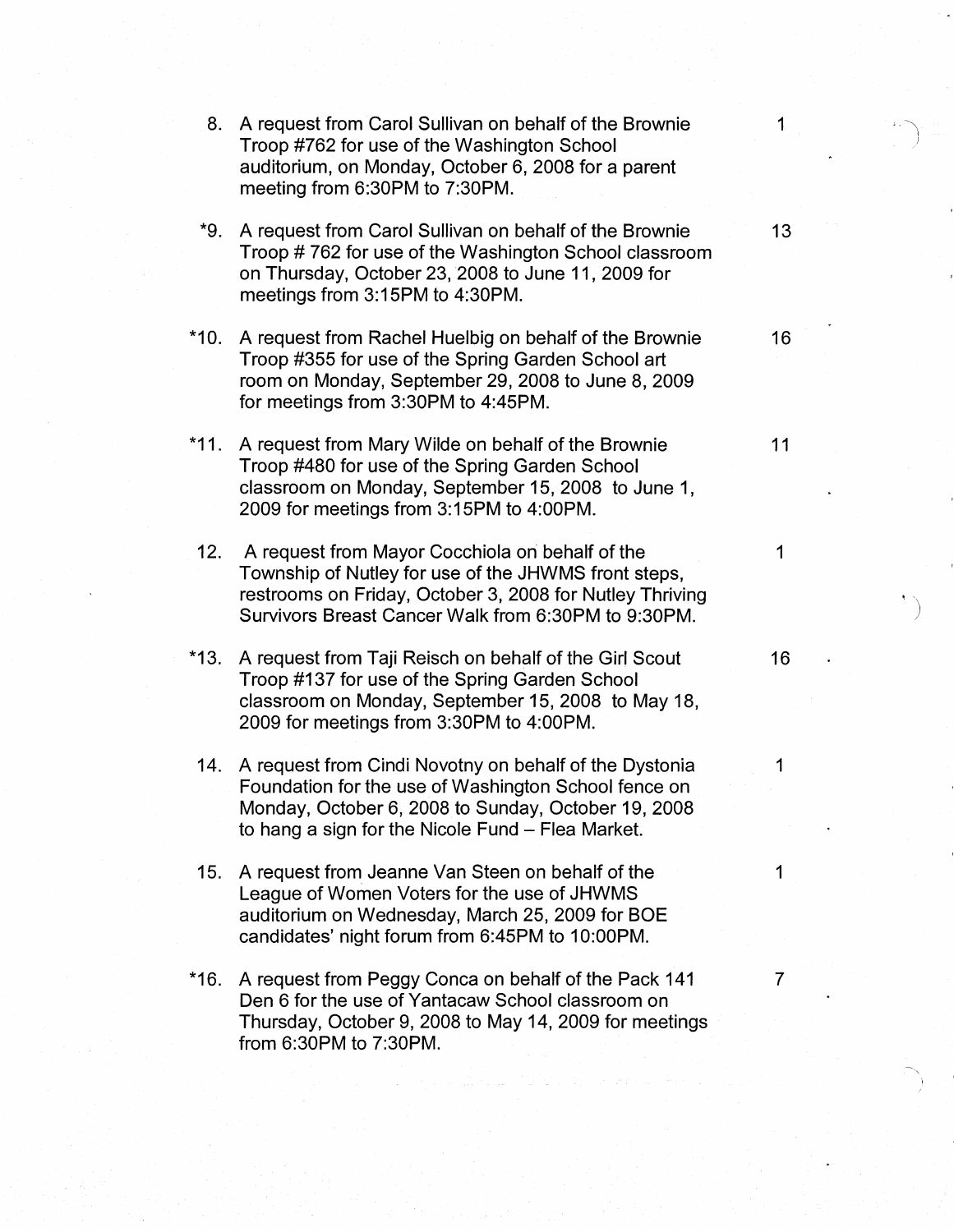| $*17.$ | A request from Aida Rubens on behalf of the Girls Scout<br>Troop #120 for the use of Yantacaw School classroom<br>on Wednesday, September 24, 2008 to June 17, 2009<br>for meetings from 3:30PM to 4:30PM.                   | 10 <sub>1</sub> |
|--------|------------------------------------------------------------------------------------------------------------------------------------------------------------------------------------------------------------------------------|-----------------|
| 18.    | A request from Mayor Cocchiola on behalf of the<br>Township of Nutley for use of the JHWMS front steps,<br>restrooms on Friday, October 3, 2008 for Nutley Thriving<br>Survivors Breast Cancer Walk from 6:30PM to 9:30PM.   | 1               |
| 19.    | A request from Jeanne Van Steen on behalf of the<br>League of Women Voters for the use of the Oval fence<br>on Wednesday, April 15, 2009 to April 22, 2009 for a<br>sign reminding voters of the election on April 21, 2009. | 1               |
| *20.   | A request from Aida Rubens on behalf of the Girls Scout<br>Troop #791 for the use of Yantacaw School classroom<br>on Monday, September 29, 2008 to June 8, 2009 for<br>meetings from 3:30PM to 4:30PM.                       | 10              |
| 21.    | A request from Ken Neri on behalf of the Cub Scout<br>Pack #145 for the use of Radcliffe School gymnasium on<br>Saturday, March 21, 2009 for Pinewood Derby from<br>8:00AM to 5:00PM.                                        | 1               |
| *22.   | A request from Ken Neri on behalf of the Cub Scout<br>Pack #145 for the use of Radcliffe School gymnasium on<br>Fridays once a month, September 19, 2008 to May 15,<br>2009 for pack meetings from 7:00PM to 8:45PM.         | 8               |
| $*23.$ | A request from Sherri Tolve on behalf of the Cub Scout<br>Pack #141 for the use of Yantacaw School library<br>Tuesday, October 7, 2008 to June 1, 2009 for pack<br>committee meetings from 7:00PM to 8:30PM.                 | 9               |
| $*24.$ | A request from Mary Meglio on behalf of the Cub Scout<br>#145 Den for the use of Radcliffe School classroom<br>Monday, October 20, 2008 to May 18, 2009 for meetings                                                         | 16              |

from 6:30PM to 7:30PM.